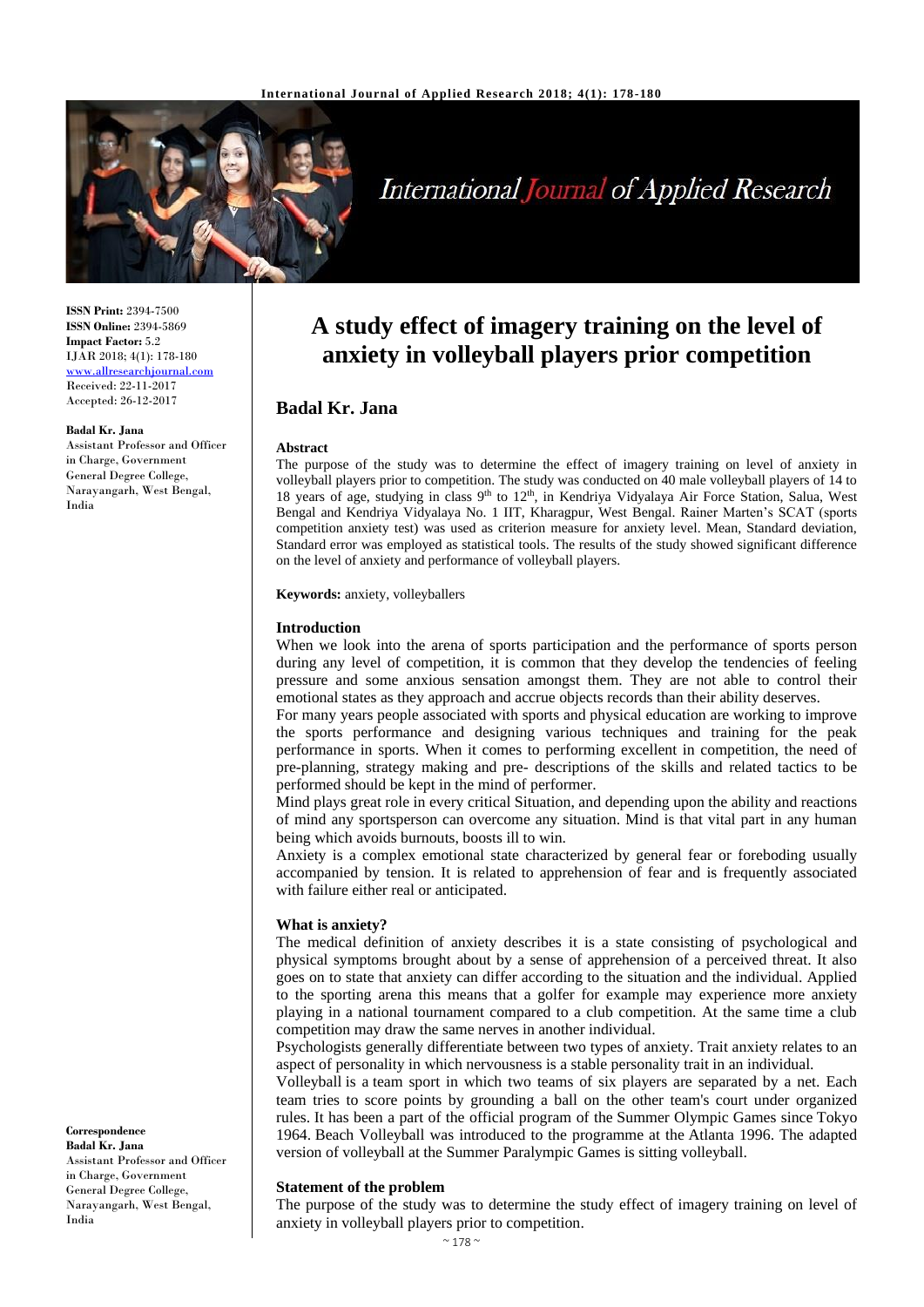#### **Procedure and Methodology**

The study was to investigate the anxiety level of 40 male volleyball players of 14 to 18 years of age, studying in class 9<sup>th</sup> to 12<sup>th</sup>, in Kendriya Vidyalaya Air Force Station, Salua, West Bengal and Kendriya Vidyalaya No. 1 IIT, Kharagpur, West Bengal.

Before administration of questionnaire, players were well explained about the objectives of the study. Once they have fully understood about the objective of the study and how to fill questionnaires, then the questionnaires were distributed

to players for filling, and if there were any difficulty in filling the questionnaires, it was clarified by researcher. For the assessment of anxiety level: Rainer Marten's SCAT (sports competition anxiety test) was used as criterion measure for anxiety level. Mean, Standard deviation, Standard error was employed as statistical techniques at the 0.05 level of significance with 95degree of freedom to assess the anxiety level in volleyball players.

#### **Results and findings**



**Table 1:** The mean differentials between pre and post test scores of EG (experimental group) and CG (control group)

**Fig 1:** representation the mean difference between pre-test scores and post-test scores of experimental group (EG) and control group (CG)

Table 1: The mean differentials between pre and post test scores of EG (experimental group- imagery training) and CG (control group), represents means, SDs, Standard error and mean differentials (t- value) between pre-test scores and post test scores on anxiety of experimental group(EG) and of the control group (CG) whose subjects were not provided with any treatment or training.

The number of subjects in each group was 20. The mean pre-test scores and post-test scores (M1andM2) of EG, whose subjects were given intervention with training were 19.85 and 17.9 respectively. Its SD1and SD2 were 8.27 and 10.34 respectively, and the standard error was calculated 0.82166 (pre- SE1) and 0.72873 (post-SE2). The calculated value of the t-testy of experimental group (EG) is 1.7755 which is lower than the tabulated value i.e. 2.02. So, it was found that the calculated 't' value was insignificant

Whereas, the mean pre-test scores and post- test scores (M1 and M2) of CG (control group), whose subjects were not provided with any treatment or training, were 18.7 and 18.65 respectively. And the standard error was calculated to 0.63287 (pre-SE1) and 0.60817 (post-SE2). Further the tvalue between the pre-test scores and post-test scores of CG (control group) was recorded with 0.057, which is insignificant.

#### **Discussion on Findings**

The present study was taken to understand the anxiety level of volleyball players. The analysis of the mean differentials between the pre and post-test of EG (experimental group) and CG (control group) indicated that anxiety level of senior secondary school students of EG (experimental group) have considerably decreased. This decrease in anxiety level of students can further attributed to the efficacy of imagery training technique. The results given in the table 1 show, that there was almost no decrease in the anxiety of the students who were put in control group, with no treatment Insignificant t-value between the pre-test and post-test scores on anxiety of experimental group was found. The results of the study suggest that there are some changes in the effects of imagery training on anxiety but these changes had no significant effect on the results of the study of the senior secondary school of West Bengal.

#### **Conclusion**

On the basis of the results, it can be concluded that imagery training technique have effectively and significantly role by reducing the anxiety level amongst the senior secondary school students between the ages 14-18 years. Thus, it can be broadly used and introduced to students and sportsperson for enhancing their performance too.

#### **References**

- 1. https://believeperform.com/anxiety-within-sport/
- 2. Paivio A. Cognitive and motivational functions of imagery in human performance. Canadian Journal of Applied Sport Sciences 1985;10:22-28.
- 3. Richardson A. Mental practice: A review and Discussion (Part 1). Research Quarterly 1967a;38:95- 107.
- 4. Richardson A. Mental practice: A review and Discussion (Part 2). Research Quarterly 1967b;38:263- 273.
- 5. Richardson A. Mental Imagery. New York, NY: Springer. 1969.